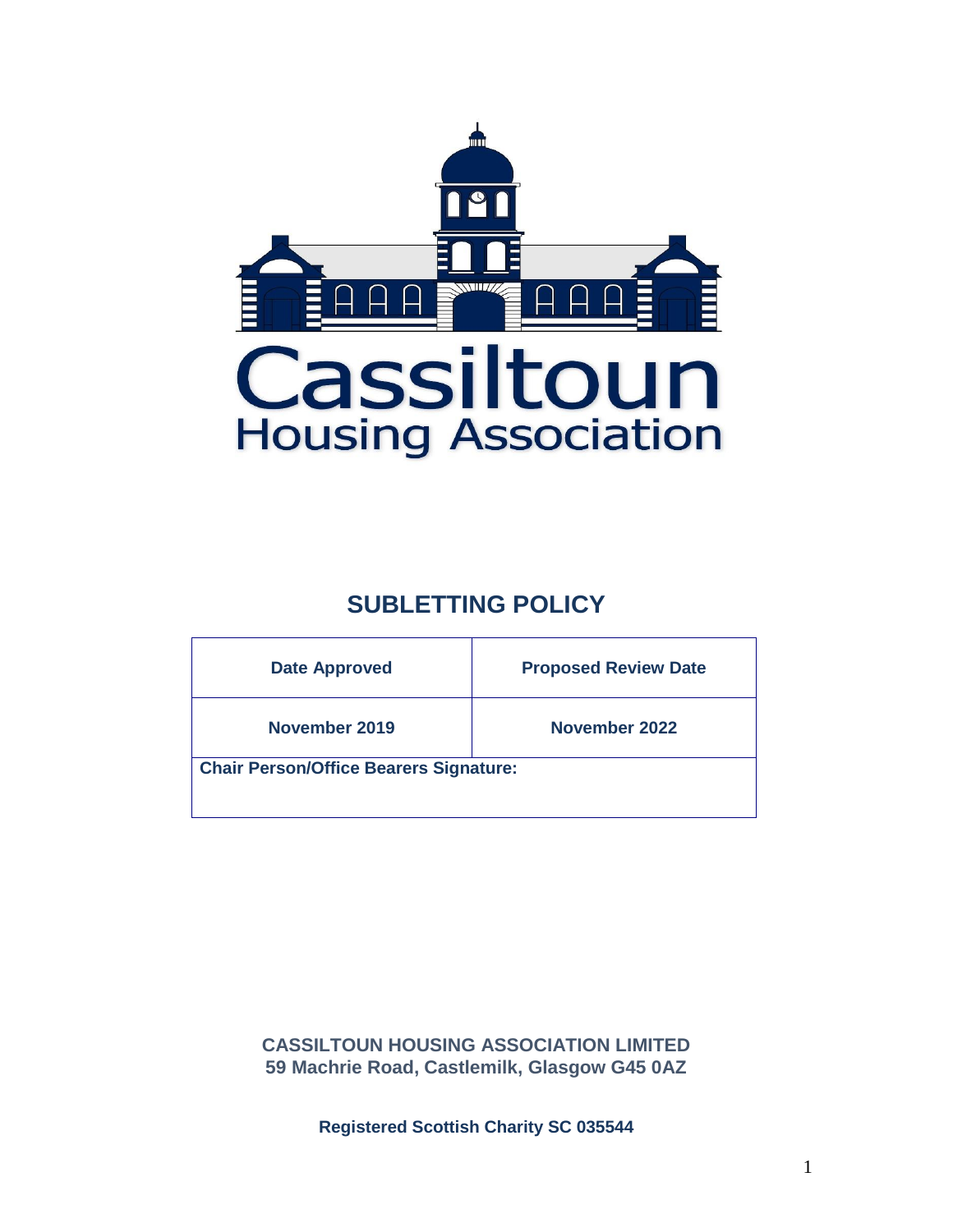# **Sub-letting Policy and Procedures**

## 1. Background

Subletting describes the process that takes place when a tenant (the principal tenant) rents all or part of their home to another person (the sub-tenant) on a temporary basis.

This Policy outlines Cassiltoun's requirement to accept and consider any application from a tenant to sub-let all or part of their home as set out in the Housing (Scotland) Act 2001 as amended by the Housing (Scotland) Act 2014.

## 2. General Principles

- 2.1 Tenants have the right to sub-let all or part of their home provided the eligibility criteria outlined in this policy are met and they have the written permission of the Association.
- 2.2 Consent to sub-let a tenancy will only be given by the Association after consideration of the circumstances of the tenant and the proposed sub-tenant.
- 2.3 There is no legal relationship between the sub-tenant and the Association. The principal tenant will continue to be responsible for all the conditions of the tenancy and for payment of rent directly to the Association.
- 2.4 It is the responsibility of the principal tenant to advise the statutory authorities, including Council Tax, Housing Benefit, Department of Works and Pensions (Universal Credit), gas, electricity and telephone suppliers, of the sub-tenancy agreement.
- 2.5 The amount of rent charged to the sub-tenant cannot be higher than the monthly rent charged by the Association to the principal tenant. Any refundable deposit cannot exceed the equivalent of one month's rent.
- 2.6 The property must be let fully furnished and the sub-tenant should have use of all the fixtures and fittings.
- 2.7 The period of the Sub-let will be for a maximum of 6 months, this being the minimum period of a Short-Assured Tenancy. However, the sub let may be extended at the request of the principal tenant and the discretion of the Association.

## 3. Eligibility Criteria

3.1 In accordance with the Housing (Scotland) Act 2014 the Association will only permit an application to sub-let when the principal tenant has been the tenant of the house throughout the 12 month period immediately before applying for written permission to sublet all or part of their property or if they were not the tenant throughout that period, the house must have been their only or principal home during those 12 months and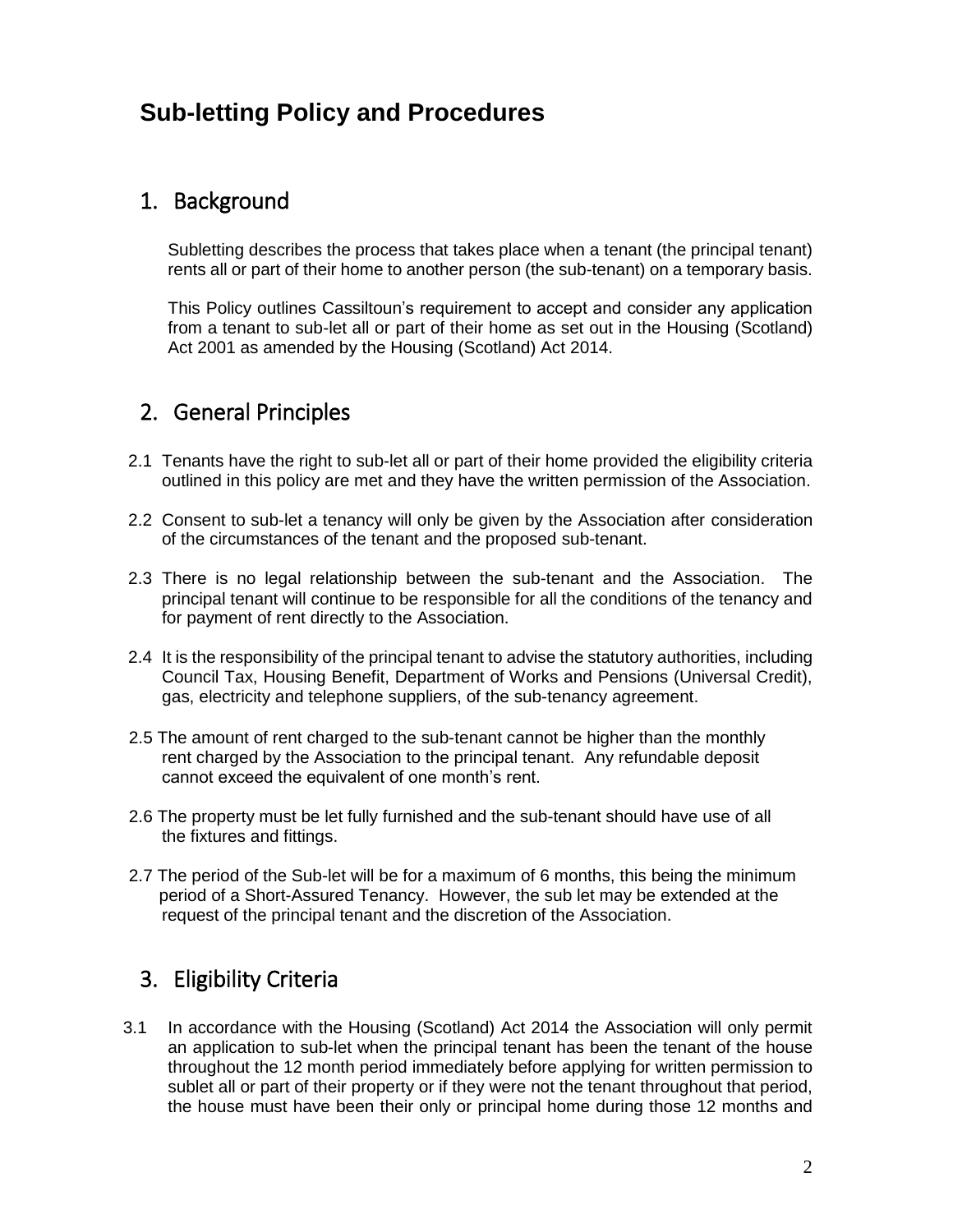the person who was the tenant at that time must have notified the Association that the person who is now the principal tenant was living there.

- 3.2 The rent account of the principal tenant must be up-to date prior to submitting an application to sub-let.
- 3.3 The proposed sub-tenant must be approved by the Association, who will require a satisfactory report from any former landlord within the last 5 years. A sub-let will not be approved if the sub-tenant already has permanent accommodation or is not considered to be in housing need.
- 3.4 The proposed sub-let must not result in the property being under-occupied or overcrowded.
- 3.5 Specially adapted property (e.g. wheelchair accommodation) will not be eligible for sub-let unless the sub-tenant has a defined need for this type of property. sociation.
- 3.6 The principal tenant and the sub-tenant must agree in advance to use a Sub-Tenancy Agreement that is acceptable to the Association.
- 3.7 The Association will accept notification in writing or by e-mail. We will not accept verbal notification. In the case of children in the household reaching the age of 16, who were part of the household when the property was allocation and it is their long term and principal home, no further notification is required.

### 4. Assessing an Application to Sub-Let a Tenancy

The assessment of applications to sub-let a tenancy will take account of both the tenant's and the sub-tenant's circumstances and in all cases must satisfy the criteria set down in Section 32 and Part 2 of Schedule 5 of the Housing (Scotland) Act 2001 as amended by the Housing (Scotland) Act 2014.

#### **The Association will not withhold consent unreasonably, but may refuse to consent to the principal tenant sub-letting the tenancy on grounds which include: -**

- $\triangleright$  Where the existing tenant has not used the property as their only or principal home for the preceding 12-month period.
- ➢ A Notice of Proceedings for Recovery of Possession has been served on the tenant specifying one of the 'conduct' grounds set out in paragraphs 1- 7 of Schedule 2 of the Housing (Scotland) Act e.g. rent arrears, anti-social behaviour.
- $\triangleright$  A Court Order for Recovery of Possession has been granted against the tenant.
- $\triangleright$  The Association has reason to believe that the tenant has received a payment in cash or in consideration of the sub-let that is not a reasonable rent or deposit.
- $\triangleright$  There is substantial damage to the property caused by the tenant, a member of the household or a visitor to the property.
- $\triangleright$  The Sub-let would lead to overcrowding or under-occupation of the property in line with the Association's Allocation Policy.
- ➢ The Association intends to carry out substantial work on the property.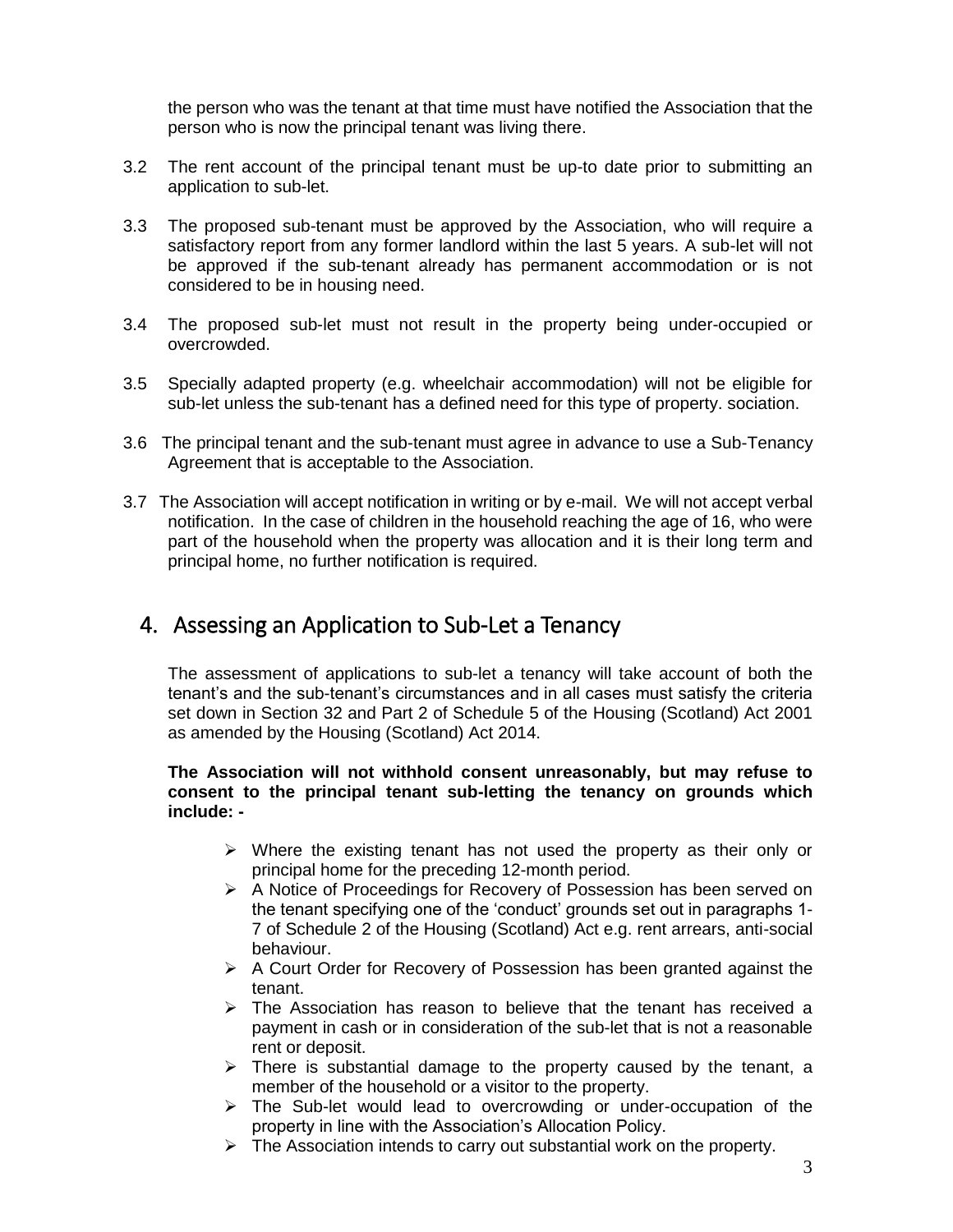- $\triangleright$  The property was designed or substantially adapted for a person with additional needs (e.g. for wheelchair use) or additional services (e.g. sheltered housing) which are not required by the sub-tenant.
- $\triangleright$  The proposed sub-tenant has been involved in the perpetration of at-social behaviour as confirmed by another agency e.g. Police Scotland or has had an ASBO granted against them or a member of their household within the last 3 years.
- $\triangleright$  The house is unsuitable for the prospective sub-tenant's needs.
- $\triangleright$  Either party has given false or incomplete information about the application.
- $\triangleright$  The Association would not give the prospective sub-tenant reasonable preference under our Allocation Policy.
- ➢ There are current outstanding rent arrears or rechargeable repairs charges owed to the Association.
- $\triangleright$  An unsatisfactory report is received from the sub-tenant's previous landlord is received in respect of damage to property, rent arrears or anti-social behaviour.

 This list, while comprehensive is not exhaustive and each application will be fully assessed by a member of the Operations Team before granting or refusing consent.

## 5. Sub-Letting Procedure

- 5.1 Any tenant wishing to sub-let their tenancy must complete a Sub-let Application form which is available on request from this office. (Appendix 1 & 1A) and return it to the Operations Team. On receipt of the application an acknowledgment will be issued to the tenant confirming that a member of the Operations Team will carry out all appropriate eligibility checks including carrying out a house visit to discuss the implications of sub-letting to both the tenant and the proposed sub-tenant and to inspect the property.
- 5.2 Where the proposed sub-tenant has held a tenancy within the last 5 years, the Association will request tenancy references as appropriate, having first obtained the permission from the proposed sub-tenant to do so.
- 5.3 The Association will notify the principal tenant of its decision within 28 days of receipt of the Application. If the request has been refused the reason will be given. If there is insufficient information available to allow a decision to be made, the request will be refused, with reasons given and the tenant advised to re-apply when the information is available. (Appendices 3 & 4).
- 5.4 Where the request to sub-let is approved, the principal tenant will be informed in writing that it can go ahead. The principal tenant will then be required to inform the Association in writing the date that the sub-let will take place and provide a copy of the sub-let agreement signed by the sub-tenant.

## 6. Appeals Procedure

Any applicant unhappy about a decision relating to a sub-let request must submit a written appeal to the Housing Manager (Services) within 28 days of receiving the decision.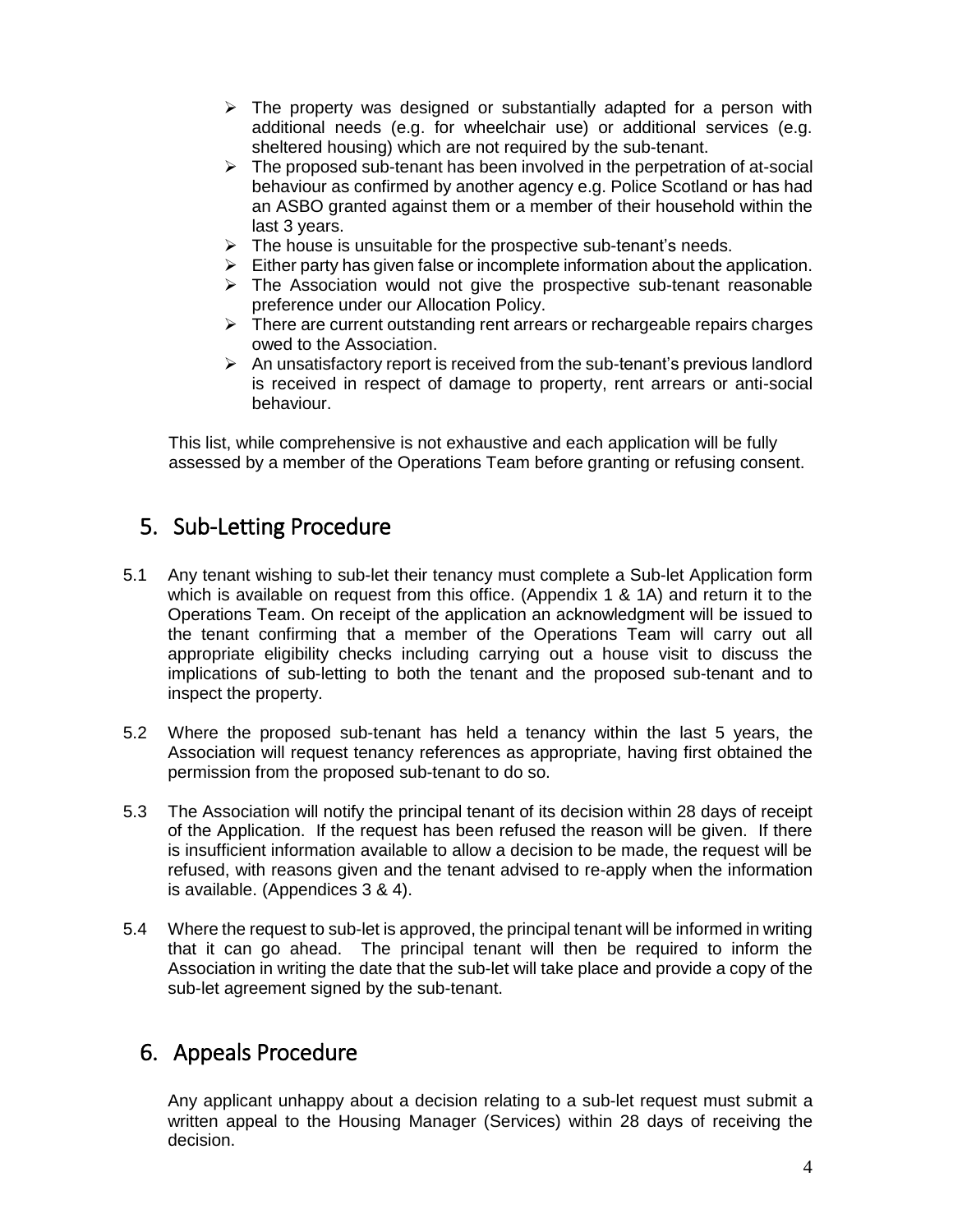The Housing Manager (Services) will review the appeal and provide the applicant with the result of their decision in writing.

If the applicant is still dissatisfied, recourse can be sought through the Association's Complaints Policy and Procedure.

### 7. Equal Opportunities Statement

We recognise our pro-active role in valuing and promoting diversity, fairness, social justice and equality of opportunity by adopting and promoting fair policies and procedures. We will check this policy and associated procedures regularly for their equal opportunity implications, taking appropriate action to address inequalities likely to result or resulting from implementation of the policy and procedures. We are committed to providing fair and equal treatment to all applicants and tenants and will not discriminate against any on the grounds of race, colour, ethnic or national origin, religion, age, gender sex, sexual orientation, marital status, family circumstances, employment status or physical ability.

### 8. Processing Information – General Data Protection Regulations

Cassiltoun Housing Association will process information and data contained within the Housing Applications in accordance with its Policies and Procedures relating to the General Data Protection Regulations and all applicants will be issued with a Fair Processing Notice.

All staff members will be made aware of their responsibilities in relation to the General Data Protection Regulations and will be trained in the process that the Association has introduced to ensure compliance with GDPR.

### 9. Policy Review

This Policy will be reviewed on a 3 yearly basis or earlier if legislation changes to ensure that its aims are being met.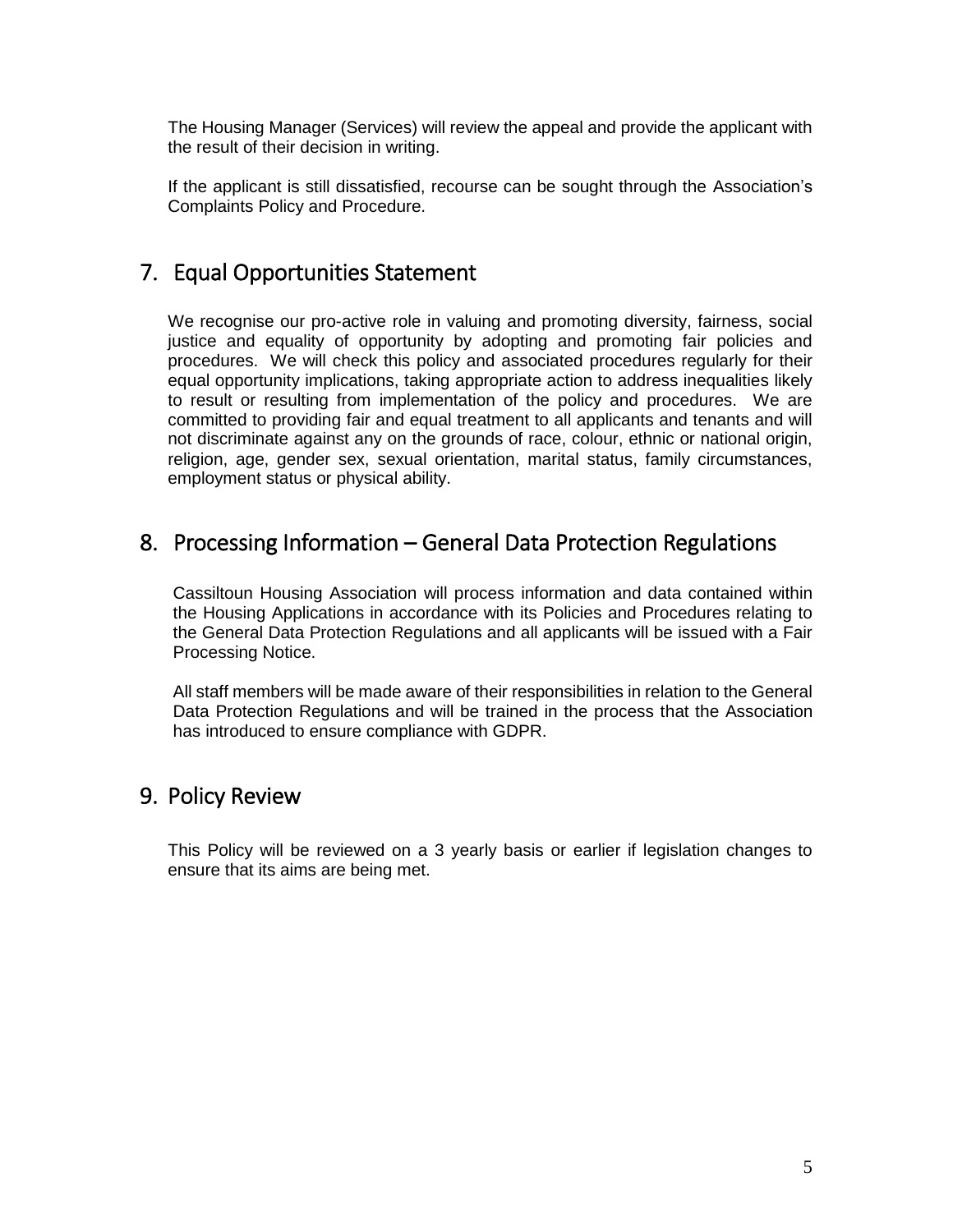Appendix 1.

Our Ref: CHA/SUB/01 Your ref: «Tenant\_Number»

Date: XXXXXX

«First\_Occup\_Title» «First\_Occup\_Forenames» «First\_Occup\_Surname» «Unit\_Description» «House\_Code» «Address\_Line\_1» «Address\_Line\_2» «Postcode»

Dear «First\_Occup\_Title» «First\_Occup\_Surname»,

#### **REQUEST TO SUB-LET TENANCY**

Further to your letter requesting permission to sub-let your tenancy, please find enclosed application which you should complete and return to our office at your earliest convenience.

If you are having any trouble completing the form then please contact me at this office and I will be happy to assist.

I trust this is of assistance to you.

Yours sincerely

Name **Designation**

**Enc,**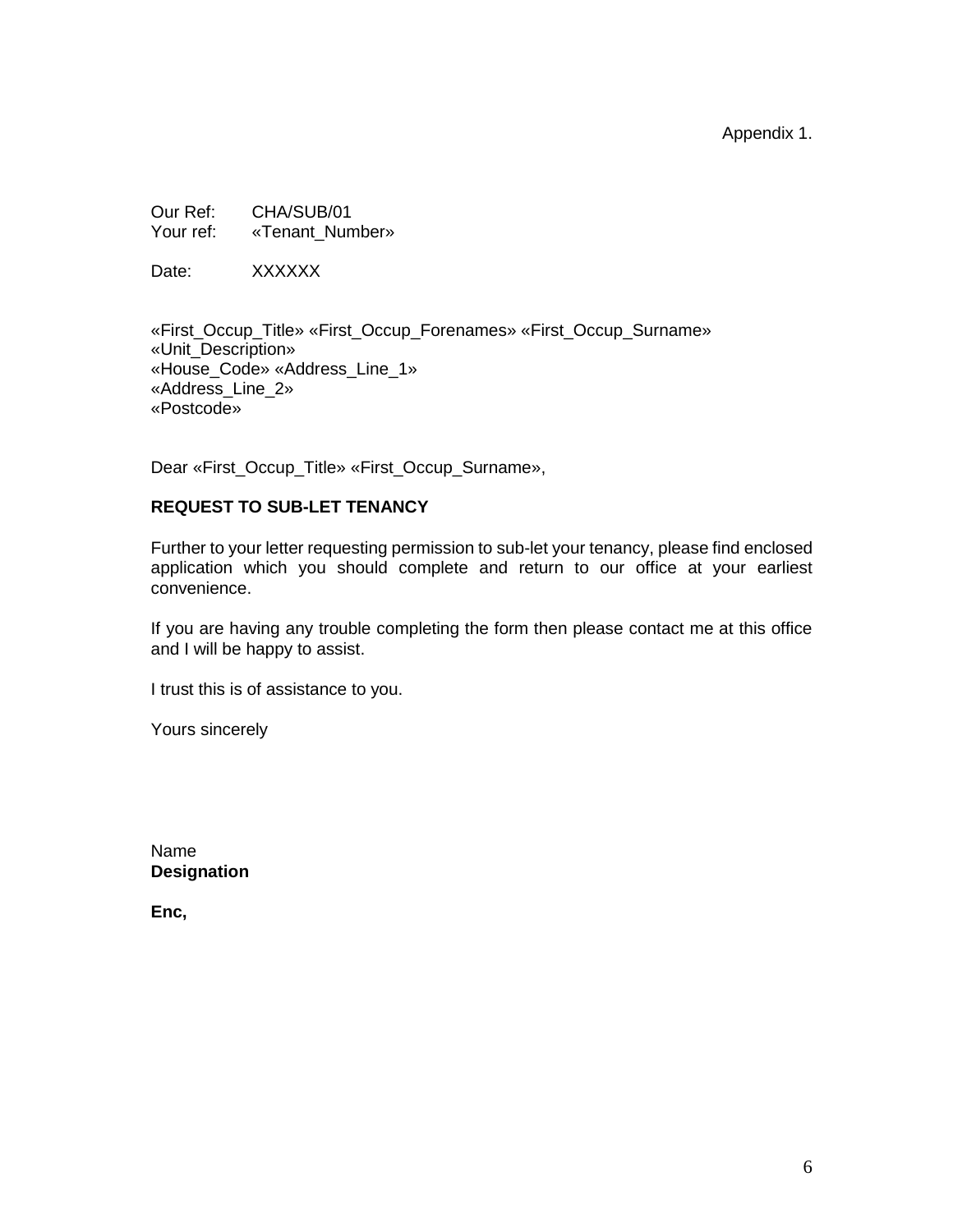

### **Application to SUB-LET Tenancy**

#### **Written Consent Must Be Obtained from Cassiltoun Housing Association Ltd Before You Can Pass Your Tenancy to Another Person**

| Tenant's Details             |  |                       |  |  |  |
|------------------------------|--|-----------------------|--|--|--|
| Tenant(S) Name               |  | Tel. No.              |  |  |  |
| <b>Address</b>               |  | <b>Post Code</b>      |  |  |  |
| <b>Property Type</b>         |  | <b>No of Bedrooms</b> |  |  |  |
| <b>Start Date of Tenancy</b> |  |                       |  |  |  |

| Why Do You Want to Sub-Let Your Tenancy?              |                      |            |  |  |                            |                                    |             |
|-------------------------------------------------------|----------------------|------------|--|--|----------------------------|------------------------------------|-------------|
|                                                       |                      |            |  |  |                            |                                    |             |
| Who Do You Want to Sub-Let Your Tenancy To?           |                      |            |  |  |                            |                                    |             |
| Name(S)                                               | <b>Date of Birth</b> | (DD/MM/YY) |  |  | <b>Relationship to You</b> | When Did<br>Move In?<br>(DD/MM/YY) | <b>They</b> |
|                                                       |                      |            |  |  |                            |                                    |             |
|                                                       |                      |            |  |  |                            |                                    |             |
| Do You wish to Sub-let Whole or Part of Your Tenancy? |                      |            |  |  |                            |                                    |             |

### **NB: Please Enclose Proof of Identity & 2 Forms of Residency For Each Person Listed At Section 3**

| Provide Details Of Previous Addresses Over The Past 5 Years For All People Detailed At Section 3<br>(Continue On A Separate Sheet If Necessary) |                |                                                                 |                             |                   |                                |
|-------------------------------------------------------------------------------------------------------------------------------------------------|----------------|-----------------------------------------------------------------|-----------------------------|-------------------|--------------------------------|
| <b>Name</b>                                                                                                                                     | <b>Address</b> | Name,<br>Landlords<br><b>Address</b><br><b>Telephone Number</b> | <b>Date</b><br>And $ $ From | <b>Date</b><br>To | For<br>Reason<br><b>Moving</b> |
|                                                                                                                                                 |                |                                                                 |                             |                   |                                |
|                                                                                                                                                 |                |                                                                 |                             |                   |                                |
|                                                                                                                                                 |                |                                                                 |                             |                   |                                |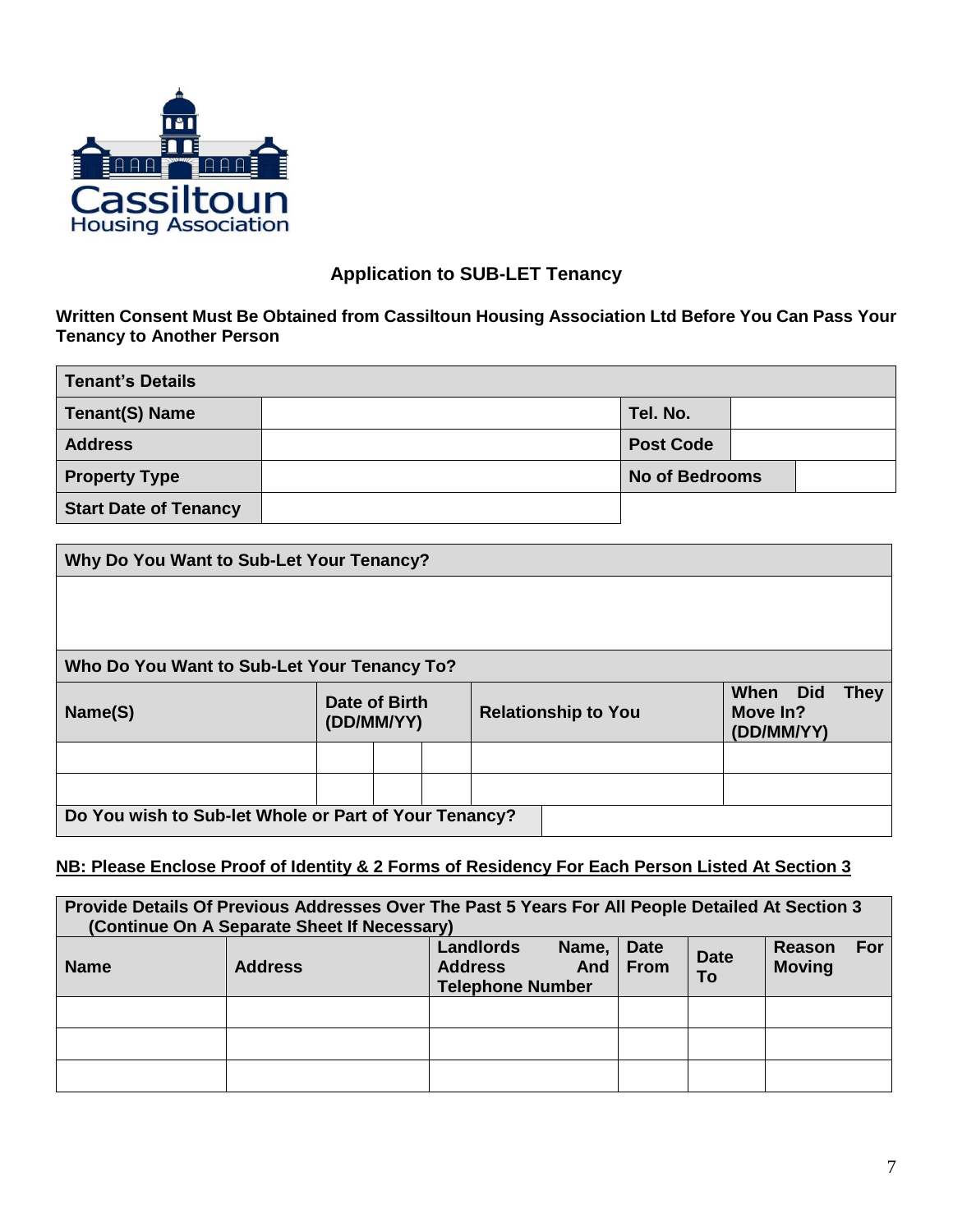| Do Any Of The People Listed At Section 3 Own Or Rent Any Other Property? | <b>Yes</b><br>$(\checkmark)$ | No ( $\checkmark$ |
|--------------------------------------------------------------------------|------------------------------|-------------------|
|                                                                          |                              |                   |
| If Yes Give Details (Names & Addresses):                                 |                              |                   |
|                                                                          |                              |                   |
|                                                                          |                              |                   |
|                                                                          |                              |                   |
|                                                                          |                              |                   |
|                                                                          |                              |                   |

 $\blacksquare$ 

| Has Anyone Listed At Section 3 Ever Held A Tenancy With Cassiltoun Housing $\sqrt{\sqrt{}}$ |  | No $(\checkmark)$ |
|---------------------------------------------------------------------------------------------|--|-------------------|
| <b>Association</b>                                                                          |  |                   |
| I If Yes Please Give Details Relow:                                                         |  |                   |

| <b>II Test rease Oive Details Delow.</b> |                |                  |         |  |  |
|------------------------------------------|----------------|------------------|---------|--|--|
| <b>Name</b>                              | <b>Address</b> | <b>Date From</b> | Date To |  |  |
|                                          |                |                  |         |  |  |
|                                          |                |                  |         |  |  |
|                                          |                |                  |         |  |  |
|                                          |                |                  |         |  |  |
|                                          |                |                  |         |  |  |
|                                          |                |                  |         |  |  |

| Who Will Live At The Tenancy Address? |                             |  |  |  |  |  |  |  |  |                                                              |
|---------------------------------------|-----------------------------|--|--|--|--|--|--|--|--|--------------------------------------------------------------|
| <b>Name</b>                           | Date Of Birth<br>(DD/MM/YY) |  |  |  |  |  |  |  |  | Relationship To Person(S) Applying For<br><b>The Tenancy</b> |
|                                       |                             |  |  |  |  |  |  |  |  |                                                              |
|                                       |                             |  |  |  |  |  |  |  |  |                                                              |
|                                       |                             |  |  |  |  |  |  |  |  |                                                              |
|                                       |                             |  |  |  |  |  |  |  |  |                                                              |
|                                       |                             |  |  |  |  |  |  |  |  |                                                              |
|                                       |                             |  |  |  |  |  |  |  |  |                                                              |

| Are You Moving Out Of The Property?       | Yes ( $\checkmark$ | No ( $\checkmark$ |
|-------------------------------------------|--------------------|-------------------|
| If Yes, When Will You Move Out? (Date)    |                    |                   |
| <b>Where Are You Moving To? (Address)</b> |                    |                   |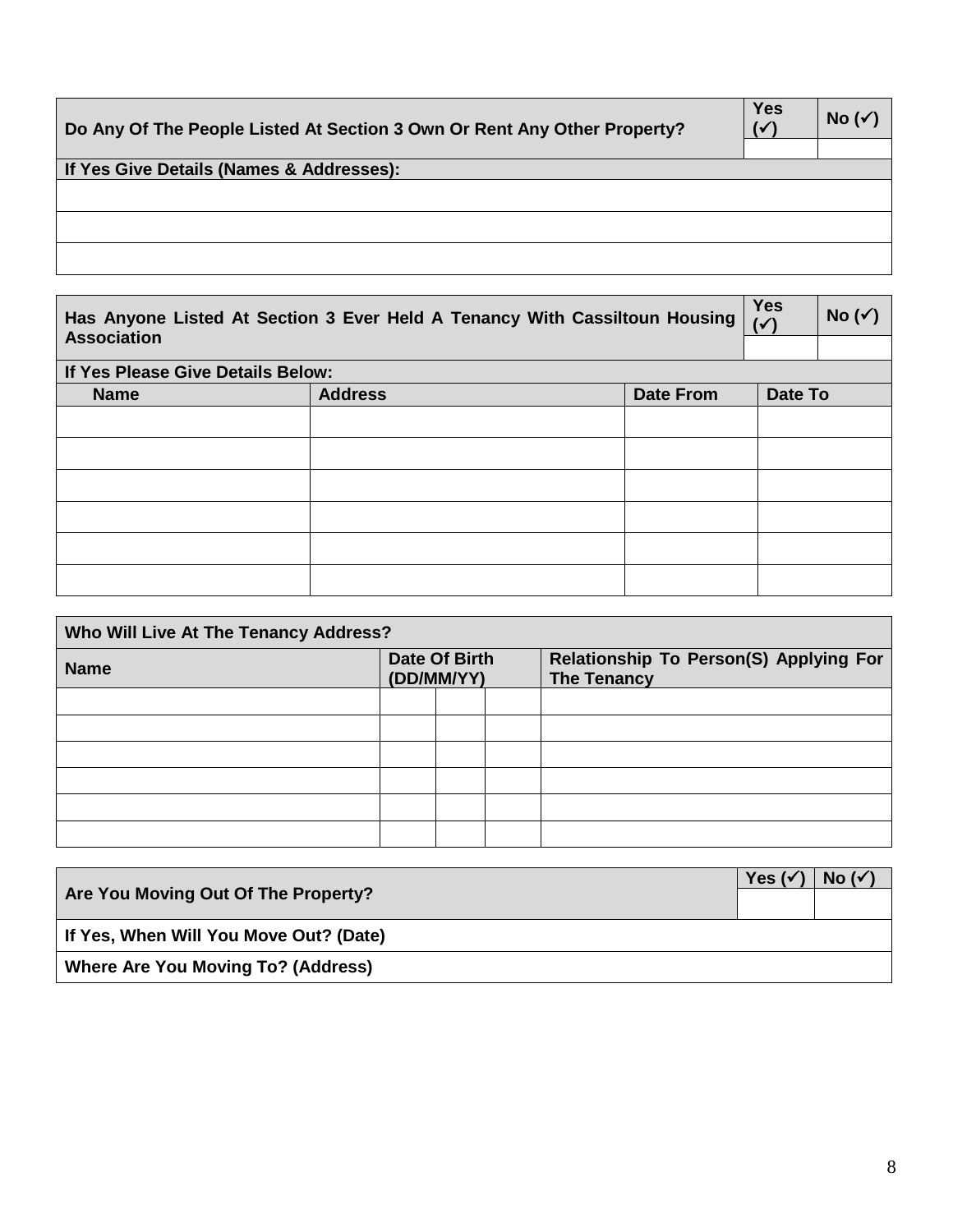| Has Your Home Been Adapted In Any Way For Use By A Disabled                                                    |                                 | Yes $(\checkmark)$                                                 | No $(\checkmark)$    |
|----------------------------------------------------------------------------------------------------------------|---------------------------------|--------------------------------------------------------------------|----------------------|
| Person?                                                                                                        |                                 |                                                                    |                      |
| If Yes, Please Give Details                                                                                    |                                 |                                                                    |                      |
|                                                                                                                |                                 |                                                                    |                      |
|                                                                                                                |                                 |                                                                    |                      |
|                                                                                                                |                                 |                                                                    |                      |
|                                                                                                                |                                 |                                                                    |                      |
| Do Any Household Members Require G/Level Accommodation Or<br>Special Adaptations? (√)                          |                                 | Yes $(\checkmark)$                                                 | 7. No $(\checkmark)$ |
| If Yes, Please Give Details                                                                                    |                                 |                                                                    |                      |
|                                                                                                                |                                 |                                                                    |                      |
|                                                                                                                |                                 |                                                                    |                      |
|                                                                                                                |                                 |                                                                    |                      |
| Declaration (To Be Completed By The Existing Tenant/Joint Tenants)                                             |                                 |                                                                    |                      |
| The information I have given in this form is true and accurate. I agree that Cassiltoun Housing Association    |                                 |                                                                    |                      |
| can make any enquiries they need to confirm the details I have given.                                          |                                 |                                                                    |                      |
| I/we understand that I/we will receive a written reply to this application within one month of receipt of this |                                 |                                                                    |                      |
| application, and that the change of tenancy cannot go ahead until Cassiltoun Housing Association's written     |                                 |                                                                    |                      |
| consent has been given.                                                                                        |                                 |                                                                    |                      |
| <b>Tenant's Signature</b>                                                                                      | <b>Joint Tenant's Signature</b> |                                                                    |                      |
| <b>Date</b>                                                                                                    |                                 |                                                                    |                      |
|                                                                                                                |                                 |                                                                    |                      |
| Declaration Under The Matrimonial Homes (Family Protection) (Scotland) Act 1981 (To Be Completed               |                                 |                                                                    |                      |
| By The Existing Tenant(S) Spouse Or Partner If They Are Not Joint Tenant(s)).                                  |                                 |                                                                    |                      |
|                                                                                                                |                                 | am fully aware of all the details of the application to assign the |                      |
| tenancy of                                                                                                     |                                 | and give my consent to it. I confirm that the details              |                      |
| given are true and accurate.                                                                                   |                                 |                                                                    |                      |
| <b>Signed</b>                                                                                                  | <b>Date</b>                     |                                                                    |                      |
| Witnessed                                                                                                      | <b>Date</b>                     |                                                                    |                      |
| <b>Witnessed</b>                                                                                               | <b>Date</b>                     |                                                                    |                      |
|                                                                                                                |                                 |                                                                    |                      |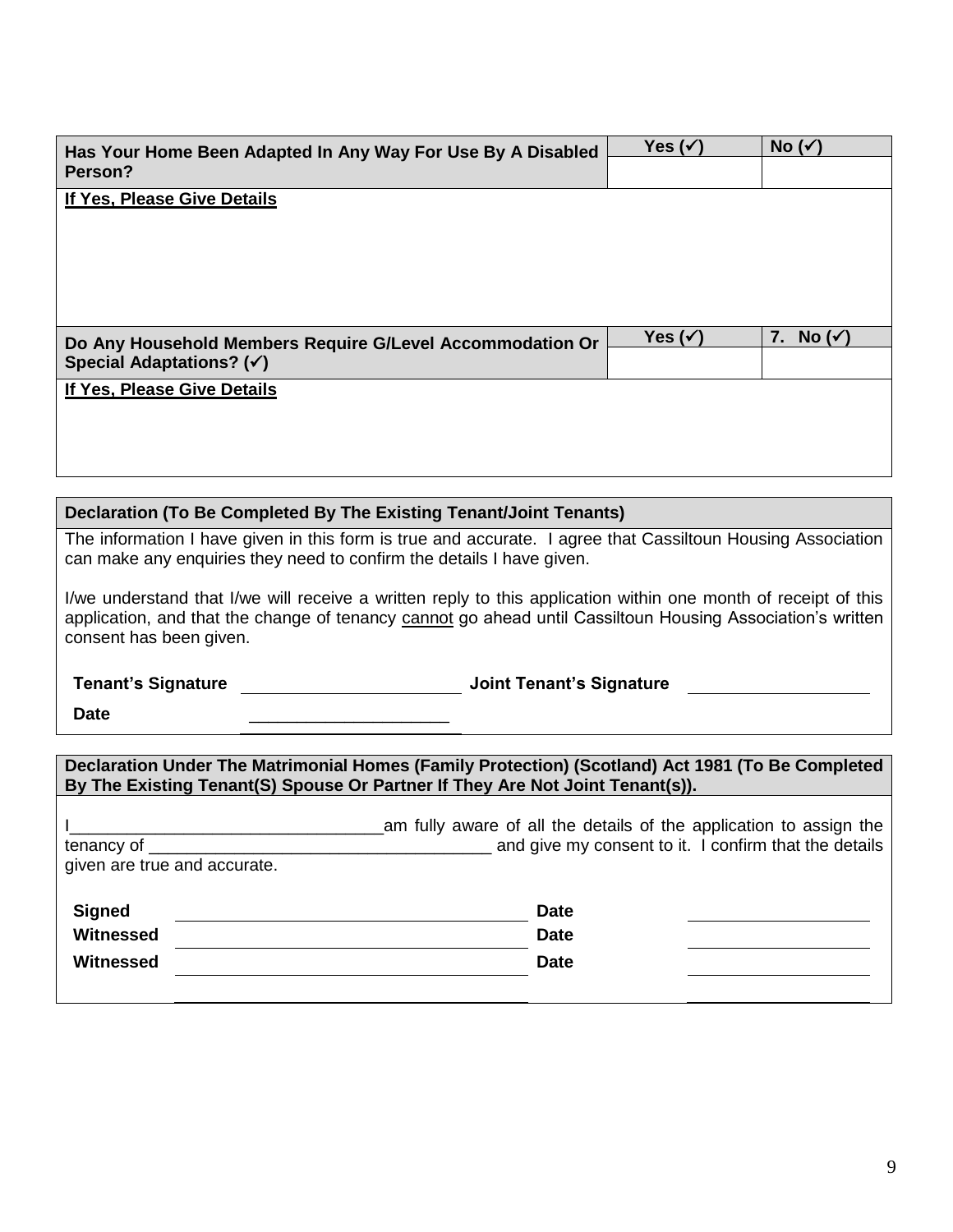#### **NB: The Existing Tenant(S) Of The Property Should Not Witness Section 11 Sub-let(S) Declaration (To Be Completed By The Person(S) Named At Section 3)**

The Information I Have Given In This Form Is True and Accurate. I Agree That Cassiltoun Housing Association Can Make Any Enquiries They Need To Confirm The Details I Have Given.

I/We Understand That I/We Will Receive A Written Reply To This Application Within One Month Of Receipt Of This Application, And That The Change Of Tenancy **Cannot** Go Ahead Until Cassiltoun Housing Association's Written Consent Has Been Given.

| <b>Sub-let Signature</b>       | <b>Date</b> |  |
|--------------------------------|-------------|--|
| <b>Joint Sub-let Signature</b> | <b>Date</b> |  |

#### **Assignee(S) Declaration to obtain tenancy references**

As per Section 5.2 'Where the proposed Sub-let has held a tenancy within the last 5 years, the Association will request tenancy references as appropriate, having first obtained the permission from the proposed Sub-let to do so'

Therefore, this section must be signed to confirm that you allow the Association to obtain a tenancy reference from your previous landlord/s prior to approving any assignation application. If this section has not been completed then this application will be refused.

| <b>Sub-let Signature</b>       | Date        |  |
|--------------------------------|-------------|--|
| <b>Joint Sub-let Signature</b> | <b>Date</b> |  |

#### **If We Give You A Tenancy Based On False Or Misleading Information, We May Take Legal Action To Get Our Property Back.**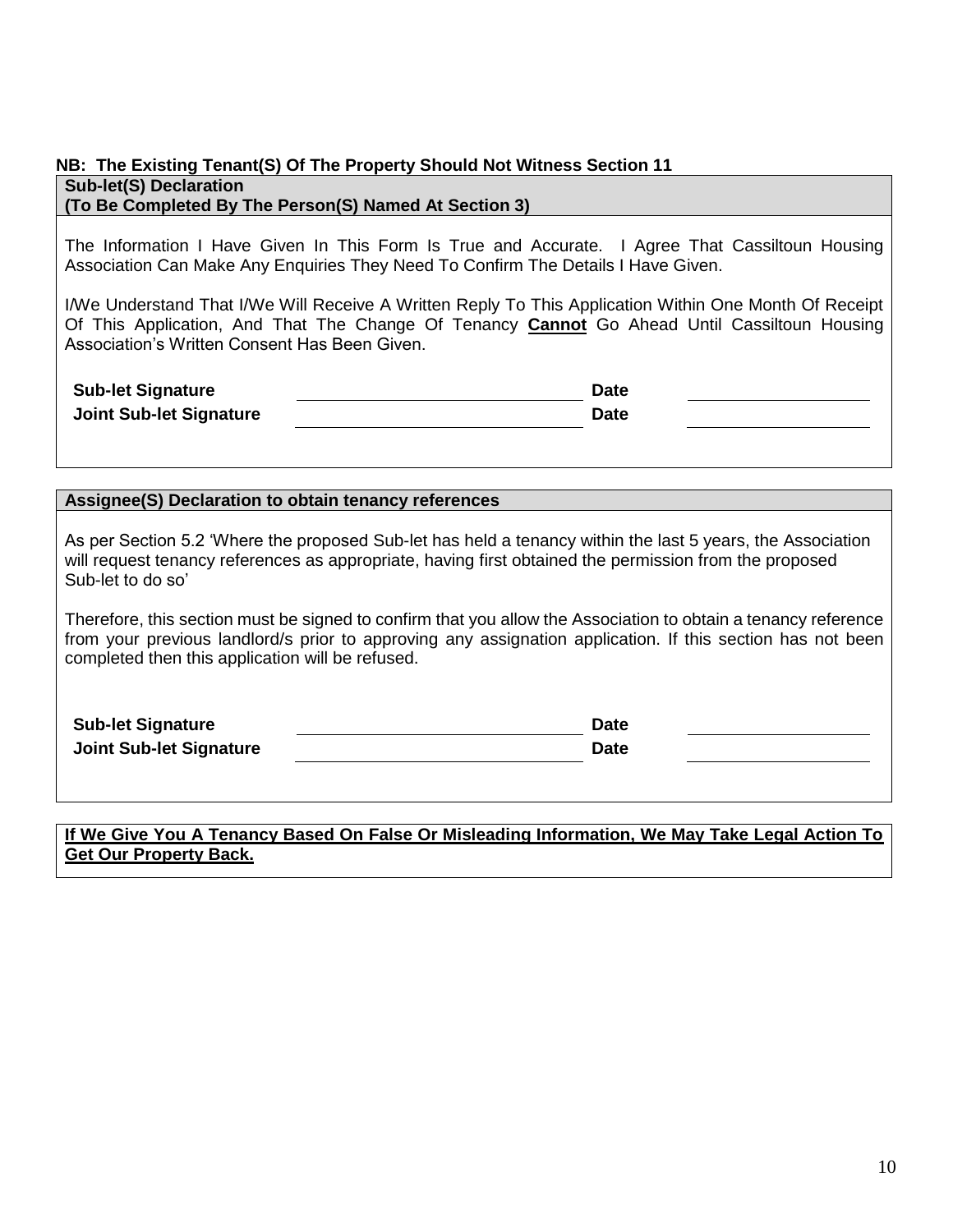Appendix 2.

Our Ref: CHA/SUB/02 Your ref: «Tenant\_Number»

Date: XXXXXX

«First\_Occup\_Title» «First\_Occup\_Forenames» «First\_Occup\_Surname» «Unit\_Description» «House\_Code» «Address\_Line\_1» «Address\_Line\_2» «Postcode»

Dear «First\_Occup\_Title» «First\_Occup\_Surname»,

#### **SUB-LET**

I write to acknowledge receipt of your application to sub-let your tenancy.

I will contact you again within twenty-eight days to advise you of our decision.

Yours sincerely

Name **Designation**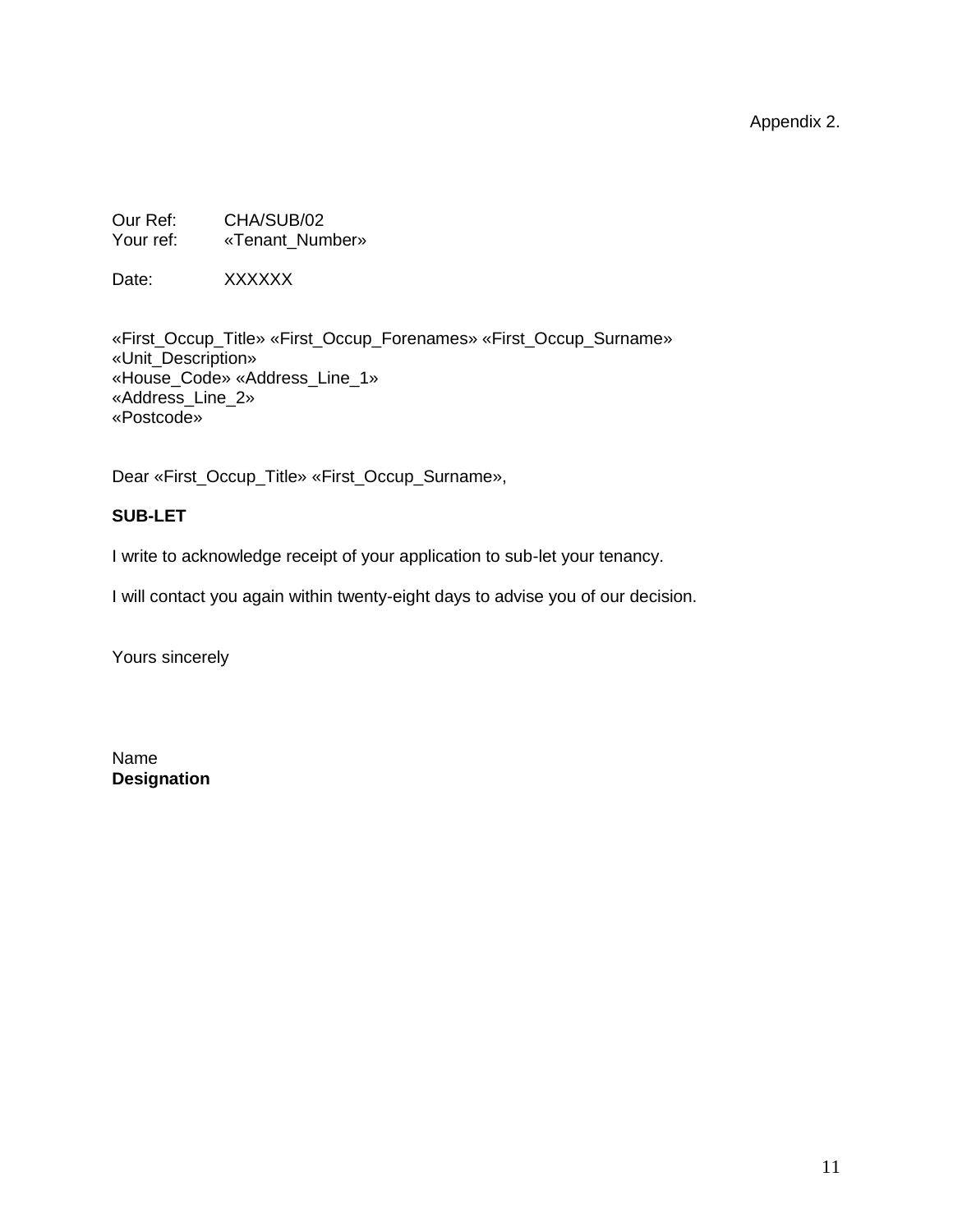Appendix 3.

Our Ref: CHA/SUB/03 Your ref: «Tenant\_Number»

Date: XXXXXX

«First\_Occup\_Title» «First\_Occup\_Forenames» «First\_Occup\_Surname» «Unit\_Description» «House\_Code» «Address\_Line\_1» «Address\_Line\_2» «Postcode»

Dear «First\_Occup\_Title» «First\_Occup\_Surname»,

### **REQUEST TO SUB-LET YOUR TENANCY**

Thank you for submitting the application to sub-let your tenancy to:

…………………………………………………………………………………………….....................

I write to confirm that this request has been approved and I have made an appointment for you and ……………………………………………………. to see me on:

………………………………………………………………………………………………

If this appointment is not convenient please contact me to arrange a suitable alternative.

Yours sincerely

Name **Designation**